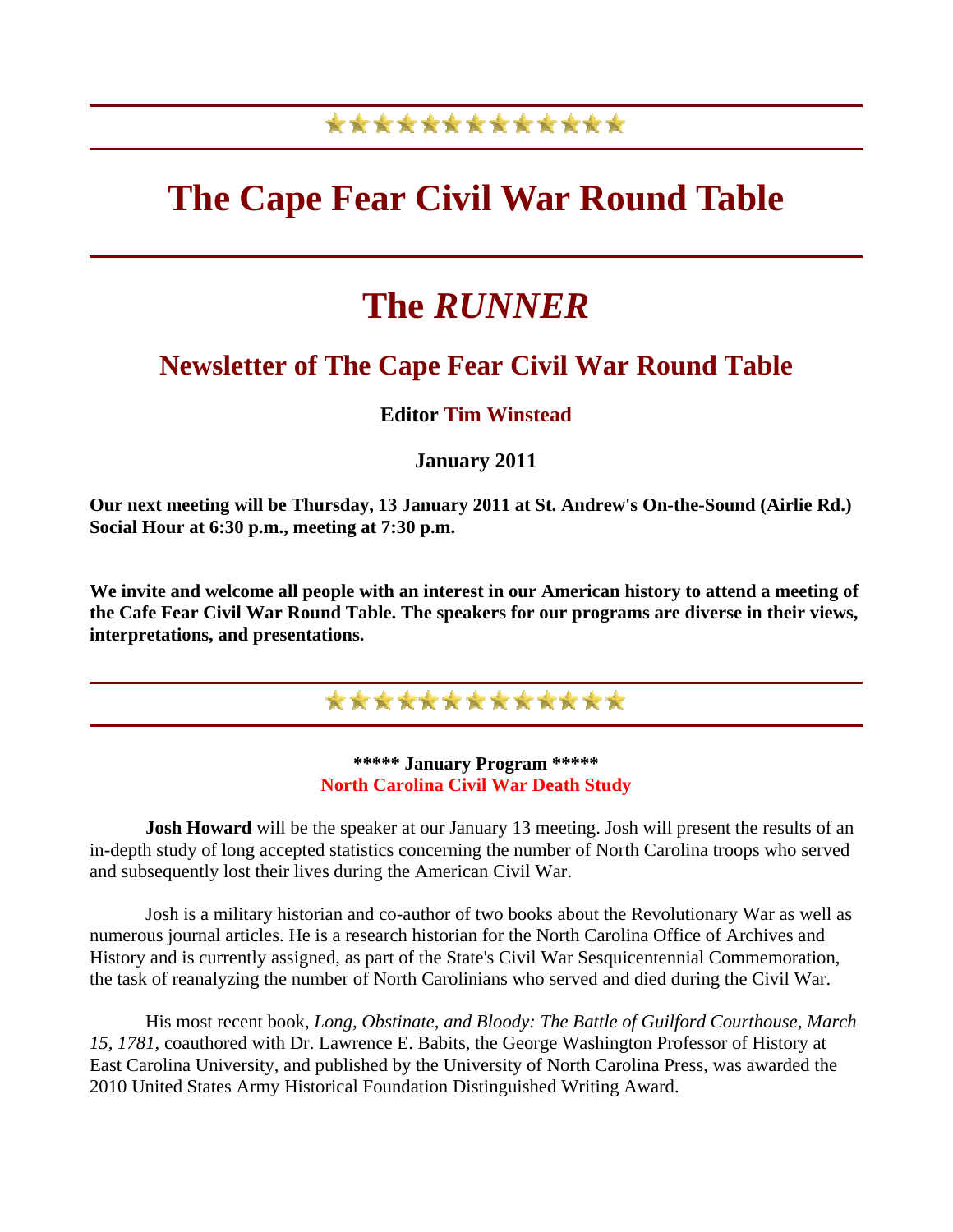On June 10, 1861, nineteen-year-old Private Henry Lawson Wyatt of Company A, 1st North Carolina Volunteers, was killed in action at the Battle of Big Bethel, Virginia. He has been widely recognized and honored as the first Confederate killed in combat and the first of over 40,000 North Carolinians to die in the war. Both claims when properly analyzed are unsupported by the historical record, and highlight problems that complicate North Carolina's understanding of its Civil War participation. An ongoing project at the North Carolina Office of Archives and History, supported by the efforts of the Colonel Leonidas L. Polk Camp of the Sons of Confederate Veterans in Garner, is attempting to rectify such issues. The North Carolina Civil War Death Study, work intended to supplement the North Carolina Civil War Atlas currently being prepared by the Office of Archives and History, provides a reanalysis of the available archival evidence, compiling the most definitive, accurate assessment of the number of North Carolina soldiers — both Confederate and Union — who died during the conflict.

[www.nccivilwar150.com/features/nc-civil-war\\_death-study.htm](http://www.nccivilwar150.com/features/nc-civil-war_death-study.htm) (accessed December 9, 2010)

 Josh's process for the death study included comparison of military records, newspapers, and archival accounts, as well as cemetery surveys against the figures put forth by the Federal Government in 1866 in what was known as the "Fry Report."

 Josh's presentation will provide a more complete description of the study and its significance to North Carolina's Sesquicentennial Commemoration.

#### **\*\*\*\*\* Raffle Winners \*\*\*\*\***

*Civil War Weapons and Equipment* – Bill Carshaw

*Personal Memoirs of U.S. Grant* – Mary Royal

*Battle Cry of Freedom* – Dale Lear

*The Widow of the South* – Sam Flowers

*Hunt for Confederate Gold* – Palmer Royal

*Lee's Terrible Swift Sword* – Richard Courtney

#### **\*\*\*\*\* Trivia Questions January 2011 \*\*\*\*\***

1 – Who was the first Confederate volunteer to be killed during the Civil War?

2 – Other than to determine force strength, why was the report of the dead important to army commanders?

3 – Where were Daisy Lamb and her children during the First Battle of Fort Fisher in December 1864?

#### **\*\*\*\*\* Sesquicentennial Commemoration\*\*\*\*\***

 **December 20, 1860 – South Carolina secedes from the Union. This event led to the exodus of ten other states and the formation of the Confederate States of America. From December 20,**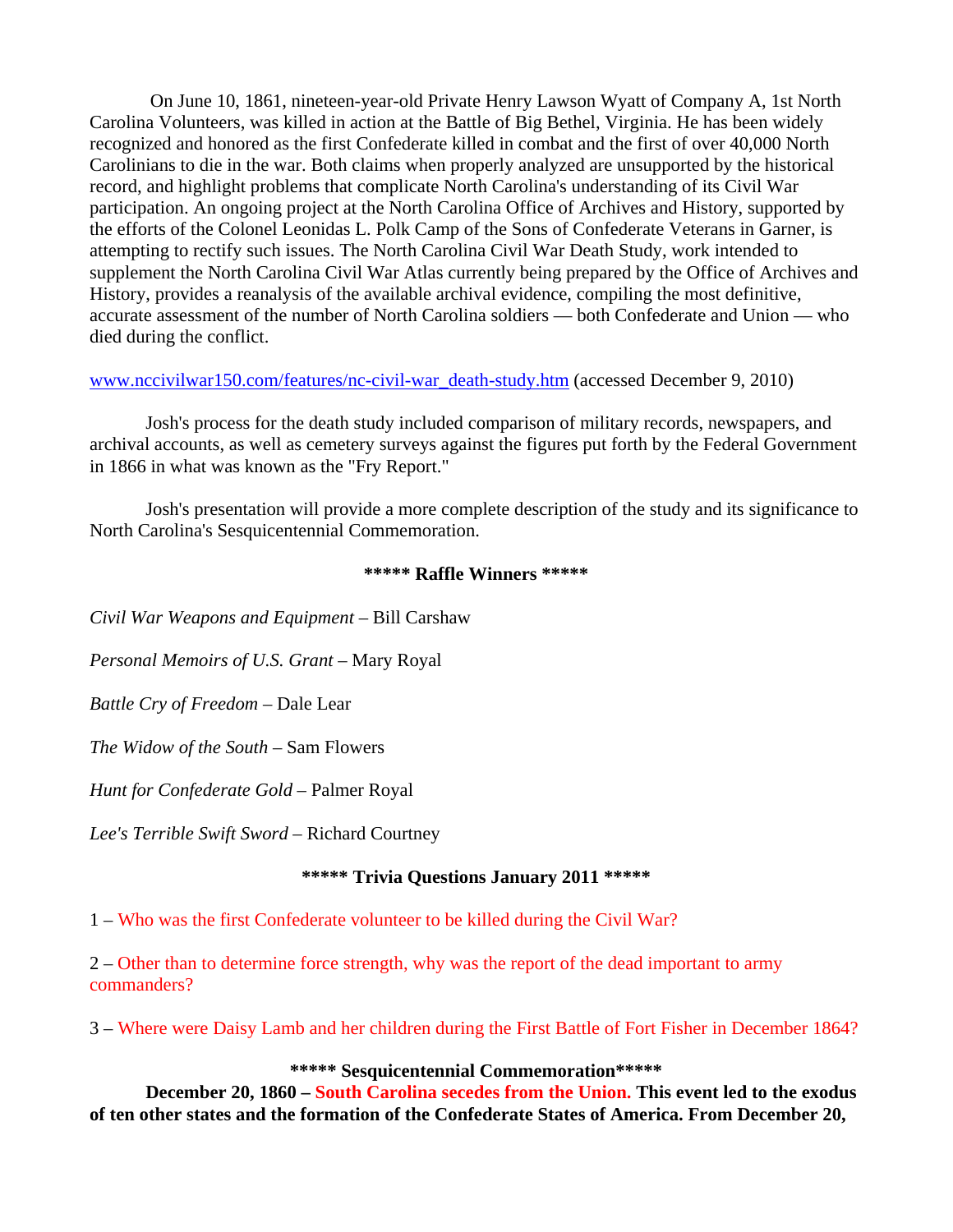**1860 until their confederacy collapsed on April 9, 1865, a state of war existed between the people of these previously United States.** 

 **To better understand the feelings of the citizens of South Carolina, it is worthwhile to review the grievances that the delegates to its secession convention felt compelled to challenge. The following document is quiet long; however, it clearly shows that the delegates feel that the Northern states threaten their rights – especially their property rights. Note: The delegates make reference to "slavery" six times within this document.** 

 **Not everyone in South Carolina was swayed by the logic of the secession convention delegates. James L. Petigru, lawyer, politician, and jurist, famously remarked after the secession ordinance was passed, "South Carolina is too small for a republic and too large for an insane asylum."** 

### *CONFEDERATE STATES OF AMERICA - DECLARATION OF THE IMMEDIATE CAUSES WHICH INDUCE AND JUSTIFY THE SECESSION OF SOUTH CAROLINA FROM THE FEDERAL UNION.*

**The people of the State of South Carolina, in convention assembled, on the 26th day of April, A.D., 1852, declared that the frequent violations of the constitution of the United States by the federal government, and its encroachments upon the reserved rights of the states, fully justified this state in then withdrawing from the Federal Union; but in deference to the opinions and wishes of the other slaveholding states, she forbore at that time to exercise this right. Since that time, these encroachments have continued to increase, and further forbearance ceases to be a virtue.** 

**And now the State of South Carolina having resumed her separate and equal place among nations, deems it due to herself, to the remaining United States of America, and to the nations of the world, that she should declare the immediate causes which have led to this act.** 

**In the year 1765, that portion of the British Empire embracing Great Britain, undertook to make laws for the government of that portion composed of the thirteen American colonies. A struggle for the right of self-government ensued, which resulted, on the 4th of July, 1776, in a Declaration, by the Colonies, "that they are, and of right ought to be, FREE AND INDEPENDENT STATES: and that as free and independent states, they have full power to levy war, conclude peace, contract alliances, establish commerce, and to do all other acts and things which independent States may of right do."** 

**They further solemnly declared that whenever any "form of government becomes destructive of the ends for which it was established, it is the right of the people to alter or abolish it, and to institute a new government." Deeming the government of Great Britain to have become destructive of these ends, they declared that the colonies "are absolved from all allegiance to the British crown, and that all political connection between them and the State of Great Britain is, and ought to be totally dissolved."** 

**In pursuance of this Declaration of Independence, each of the thirteen States proceeded to exercise its separate sovereignty; adopted for itself a constitution, and appointed officers for the administration of government in all its departments, legislative, executive and judicial. For purposes of defense, they united their arms and their counsels; and, in 1778 they entered into a league known as the articles of confederation, whereby they agreed to entrust the administration of their external relations to a common agent, known as the Congress of the United States, expressly declaring in the first article, "that each state retains its sovereignty, freedom and independence, and every power, jurisdiction and right which is not, by this confederation, expressly delegated to the United States in Congress assembled."**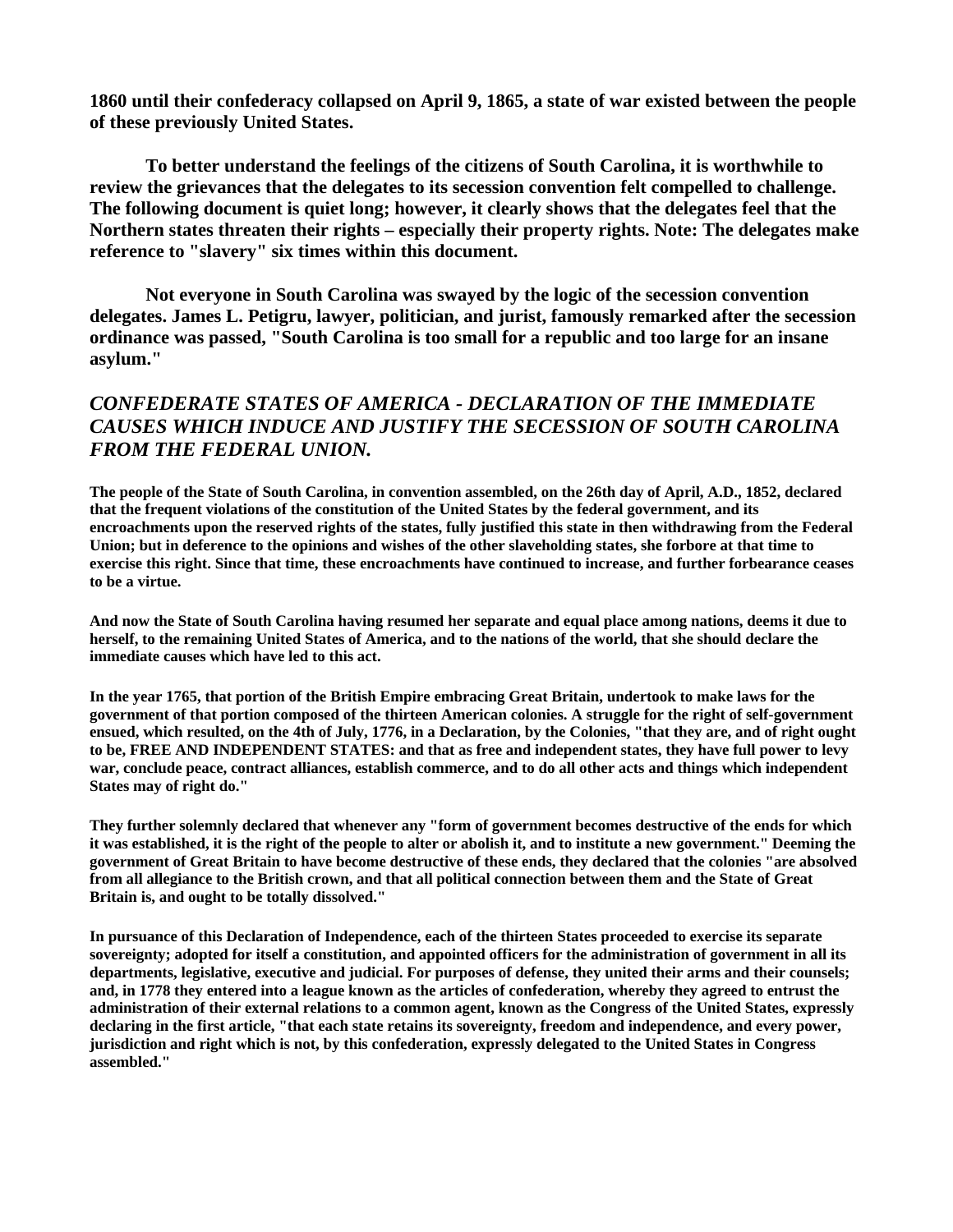**Under this confederation the war of the revolution was carried on, and on the 3d September, 1783, the contest ended, and a definite treaty was signed by Great Britain, in which she acknowledged the independence of the colonies in the following terms:** 

*"ARTICLE 1.* **His Britanic Majesty acknowledges the said United States, viz: New Hampshire, Massachusetts Bay, Rhode Island and Providence Plantations, Connecticut, New York, New Jersey, Pennsylvania, Delaware, Maryland, Virginia, North Carolina, South Carolina and Georgia, to be FREE, SOVEREIGN AND INDEPENDENT STATES; that he treats with them as such; and for himself, his heirs and successors, relinquishes all claims to the government, propriety and territorial rights of the same and every part thereof."** 

**Thus were established the two great principles asserted by the colonies, namely: the right of a state to govern itself; and the right of a people to abolish a government when it becomes destructive of the ends for which it was instituted. And concurrent with the establishment of these principles, was the fact that each colony became and was recognized by the mother country as a FREE, SOVEREIGN AND INDEPENDENT STATE.** 

**In 1787, deputies were appointed by the States to revise the articles of confederation, and on 17th of September, 1787, these deputies recommended for the adoption of the states, the articles of union known as the Constitution of the United States.** 

**The parties to whom this Constitution was submitted, were the several sovereign states; they were to agree or disagree, and when nine of them agreed, the compact was to take effect among those concurring; and the general government, as the common agent, was then invested with their authority.** 

**If only nine of the thirteen states had concurred, the other four would have remained as they then were - separate, sovereign states, independent of any of the provisions of the constitution. In fact, two of the states did not accede to the constitution until long after it had gone into operation among the other eleven; and during that interval they each exercised the functions of an independent nation.** 

**By this constitution, certain duties were imposed upon the several states, and the exercise of certain of their powers was restrained, which necessarily implied their continued existence as sovereign states. But to remove all doubt, an amendment was added, which declared that the powers not delegated to the United States by the constitution, nor prohibited by it to the states, are reserved to the states, respectively, or to the people. On 23d May, 1788, South Carolina, by a convention of her people, passed an ordinance assenting to this constitution, and afterwards altered her own constitution, to conform herself to the obligations she had undertaken.** 

**Thus was established, by compact between the states, a government, with defined objects and powers, limited to the express words of the grant. This limitation left the whole remaining mass of power subject to the clause reserving it to the states or to the people, and rendered unnecessary any specification of reserved rights.** 

**We hold that the government thus established is subject to the two great principles asserted in the Declaration of Independence; and we hold further, that the mode of its formation subjects it to a third fundamental principle, namely: the law of compact. We maintain that in every compact between two or more parties the obligation is mutual; that the failure of one of the contracting parties to perform a material part of the agreement, entirely releases the obligation of the other; and that where no arbiter is provided, each party is remitted to his own judgment to determine the fact of failure, with all its consequences.** 

**In the present case, that fact is established with certainty. We assert that fourteen of the states have deliberately refused for years past, to fulfil their constitutional obligations, and we refer to their own statutes for the proof.** 

**The constitution of the United States, in its 4th article, provides as follows:** 

**"No person held to service or labor in one state, under the laws thereof, escaping into another, shall, in consequence of any law or regulation therein, be discharged from such service or labor, but shall be delivered up on claim of the party to whom such service or labor may be due."**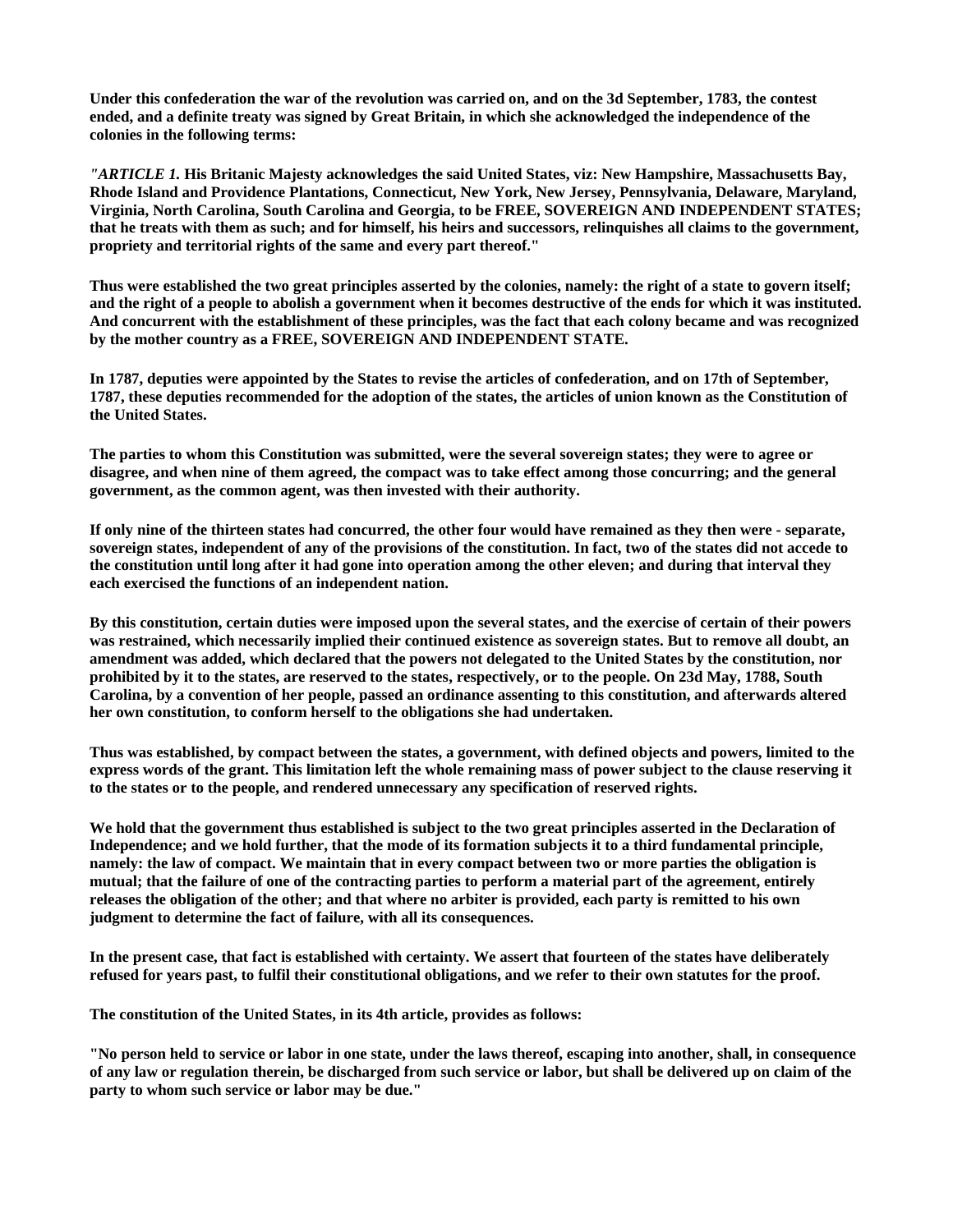**This stipulation was so material to the compact, that without it that compact would not have been made. The greater number of the contracting parties held slaves, and they had previously evinced their estimate of the value of such a stipulation by making it a condition in the ordinance for the government of the territory ceded by Virginia, which now composes the states north of the Ohio river.** 

**The same article of the constitution stipulates also for rendition, by the several states, of fugitives from justice from the other states.** 

**The general government, as the common agent, passed laws to carry into effect these stipulations of the states. For many years these laws were executed. But an increasing hostility on the part of the non-slaveholding states to the institution of slavery has led to a disregard of their obligations, and the laws of the general government have ceased to effect the objects of the Constitution. The States of Maine, New Hampshire, Vermont, Massachusetts, Connecticut, Rhode Island, New York, Pennsylvania, Illinois, Indiana, Michigan, Wisconsin and Iowa, have enacted laws which either nullify the acts of Congress or render useless any attempt to execute them. In many of these states the fugitive is discharged from service or labor claimed, and in none of them has the state government complied with the stipulation made in the constitution. The State of New Jersey, at an early day, passed a law in conformity with her constitutional obligation; but the current of anti-slavery feeling has led her more recently to enact laws which render inoperative the remedies provided by her own law and by the laws of Congress. In the State of New York even the right of transit for a slave has been denied by her tribunals; and the States of Ohio and Iowa have refused to surrender to justice fugitives charged with murder, and with inciting servile insurrection in the State of Virginia. Thus the constituted compact has been deliberately broken and disregarded by the non-slaveholding states, and the consequence follows that South Carolina is released from her obligation.** 

**The ends for which this constitution was framed are declared by itself to be "to form a more perfect union, establish justice, insure domestic tranquillity, provide for the common defence, promote the general welfare, and secure the blessings of liberty to ourselves and our posterity."** 

**These ends it endeavored to accomplish by a federal government, in which each state was recognized as an equal, and had separate control over its own institutions. The right of property in slaves was recognized by giving to free persons distinct political rights, by giving them the right to represent, and burthening them with direct taxes for three-fifths of their slaves; by authorizing the importation of slaves for twenty years, and by stipulating for the rendition of fugitives from labor.** 

**We affirm that these ends, for which this Government was instituted, have been defeated, and the government itself has been made destructive of them by the action of the non-slaveholding states. Those states have assumed the right of deciding upon the propriety of our domestic institutions; and have denied the rights of property established in fifteen of the states and recognized by the constitution; they have denounced as sinful the institution of slavery; they have permitted the open establishment among them of societies, whose avowed object is to disturb the peace and to eloign the property of the citizens of other states. They have encouraged and assisted thousands of our slaves to leave their homes, and those who remain have been incited by emissaries, books and pictures to servile insurrection.** 

**For twenty-five years this agitation has been steadily increasing, until it has now secured to its aid the power of the common government. Observing the forms of the constitution, a sectional party has found within that article establishing the executive department the means of subverting the constitution itself. A geographical line has been drawn across the Union, and all the states north of that line have united in the election of a man to the high office of President of the United States, whose opinions and purposes are hostile to slavery. He is to be entrusted with the administration of the common government, because he has declared that that "government cannot endure permanently half slave, half free," and that the public mind must rest in the belief that slavery is in the course of ultimate extinction.** 

**This sectional combination for the subversion of the constitution, has been aided in some of the states by elevating to citizenship, persons, who, by the supreme law of the land, are incapable of becoming citizens; and their votes have been used to inaugurate a new policy, hostile to the South, and destructive of its peace and safety.** 

**On the 4th of March next this party will take possession of the government. It has announced that the South shall be excluded from the common territory; that the judicial tribunals shall be made sectional, and that a war must be waged against slavery until it shall cease throughout the United States.**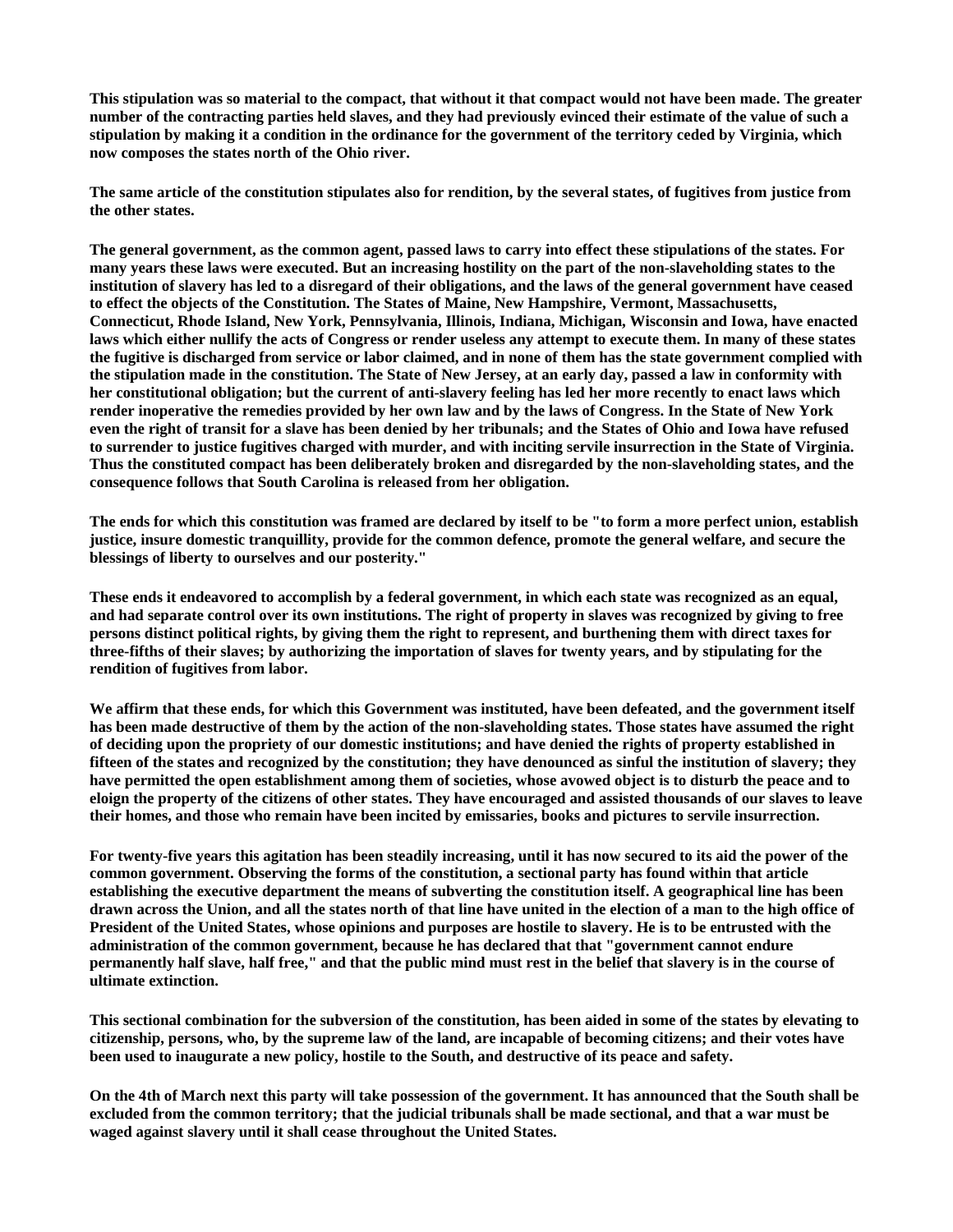**The guaranties of the constitution will then no longer exist; the equal rights of the states will be lost. The slaveholding states will no longer have the power of self-government, or self-protection, and the federal government will have become their enemy. Sectional interest and animosity will deepen the irritation, and all hope of remedy is rendered vain, by the fact that public opinion at the North has invested a great political error, with the sanctions of a more erroneous religious belief. We, therefore, the people of South Carolina, by our delegates, in convention assembled, appealing to the Supreme Judge of the world for the rectitude of our intentions, have solemnly declared that the union heretofore existing between this state and the other states of North America, is dissolved, and that the State of South Carolina has resumed her position among the nations of the world, as a separate and independent state, with full power to levy war, conclude peace, contract alliances, establish commerce, and to do all other acts and things which independent states may of right do.** 

**Adopted December 24, 1860** 

**[http://avalon.law.yale.edu/19th\\_century/csa\\_scarsec.asp \(](http://avalon.law.yale.edu/19th_century/csa_scarsec.asp)Accessed on December 12, 2010)** 

 **To many North Carolinians, the events of 1860 will not be the first civil war that existed in these United States. Brother against brother, neighbor against neighbor will be deeply felt during the American Revolution and the American Civil War. Taxation without representation and violations of state's rights will drive men of 1776 and 1860 to wage revolution against a perceived unjust government. During the first year of the Sesquicentennial Commemoration, the Cape Fear Civil War Round Table will examine some of the parallels between the first and second revolutions.** 

**The people of the Cape Fear were quickly immersed in the coming storm.** 

**January 1861** 

**January 9— The Cape Fear Minute Men seized Fort Johnston (eventually renamed Pender) from Ord. Sgt. James Reilly at Smithville (present-day Southport). Governor Ellis ruled the fort's seizure illegal and that it should be returned to Reilly.** 

**January 10 — The Cape Fear Minute Men and the Smithville Guards seized Fort Caswell on Oak Island from Ord. Sgt. Frederick Dardingkiller. Governor Ellis ordered the fort be returned to Dardingkiller.** 

> **\*\*\*\*\* December Meeting \*\*\*\*\***  *Heart, Hearth and Home: A Trove of Lettered Memories Treasured by the Lambs:*

 **Ray Flowers shared the story of Will and Daisy Lamb in a context similar to the sweep of history that Margaret Mitchell wrote of in** *Gone With the Wind.* **While the Lamb's were not quite the Rhett Butler and Scarlett O'Hara of the Cape Fear, their relationship grew as they faced the hardships of military and domestic travails associated with their life at Fort Fisher.** 

 **The story began with the acquisition of eleven pieces of silverware that had belonged to the Lambs. Ray began research that culminated in an exhibit currently on display at the Fort Fisher State Historic Site. He made use of diaries, letters, official records and newspapers to fashion the relationship between the highly educated William Lamb of Norfolk, Virginia and the well-born Sarah Anne Chaffee of Providence, Rhode Island. As in Gone With the Wind, theirs**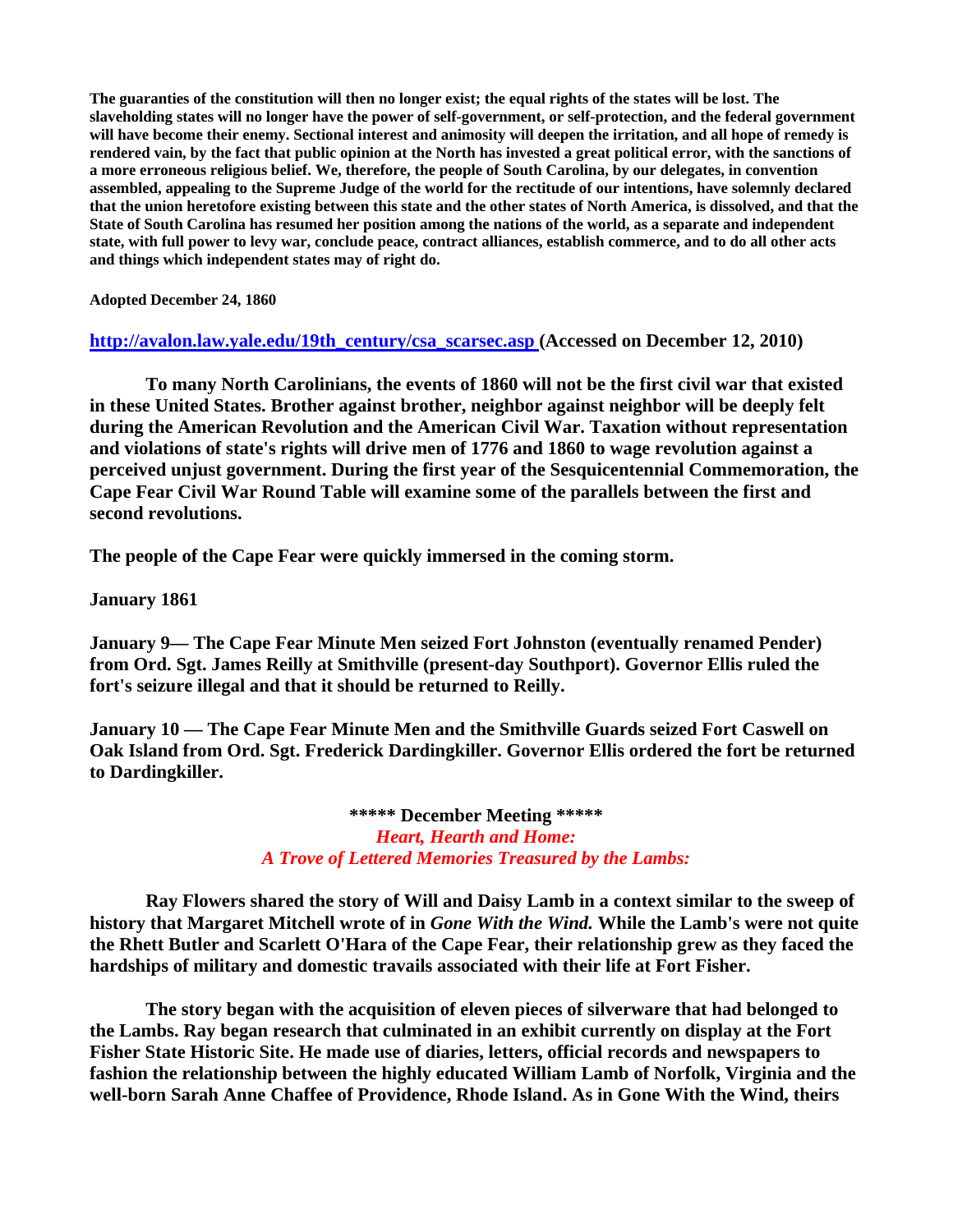**was a story of blockade running, military adventure, family tragedy, personal loss, and reconstruction.** 

 **Rather than repeat the story that Ray shared with the audience at the December 9 meeting, a visit to Fort Fisher, and maybe a tour by Ray, can recreate the electric atmosphere that existed between Will and Daisy Lamb during their time at the "Tara of the Cape Fear."** 

**Tim** 

\*\*\*\*\*\*\*\*\*\*\*\*\*

**Fort Fisher State Historic Site P.O. Box 169 1610 Ft. Fisher Blvd South Kure Beach, N.C. 28449 Phone: (910) 458-5538 Fax: (910) 458-0477 Email: fisher@ncdcr.gov** 

**Hours of Operation** *April 1 - Sept. 30*  **Monday-Saturday 9 a.m.-5 p.m. Sunday 1-5 p.m.**  *Oct. 1 - March 31* **Tuesday through Saturday 9 a.m. - 5 p.m. Closed Sunday and Monday and most major state holidays.** 

#### **Admission**

**No admission fees. There is a suggested donation at some special events.** 

**\*\*\*\*\* Comments and Suggestions \*\*\*\*\*** 

 **Comments and suggestions to make the Cape Fear Civil War Round Table and "The Runner" more relevant to your Civil War experience are appreciated.** 

**\*\*\*\*\* Trivia Question Answers January 2011 \*\*\*\*\*** 

**1 – Who was the first Confederate volunteer to be killed during the Civil War? Recent historians have gone so far as to focus on a Baltimore native named William P. Clark, who apparently had enlisted in the Confederate army and was awaiting transport south when he was killed in the Baltimore riots on April 19, 1861. Wyatt remains the first North Carolina soldier, if not the first Confederate, to die in combat, and deserves all of the credit and dignity due him for that claim. He was not, however, the first North Carolina soldier to lose his life in the war. That tragic distinction went toPrivate James Hudson of Company B, 1st North Carolina Volunteers, who died of pneumonia in Raleigh on May 11, 1861.**